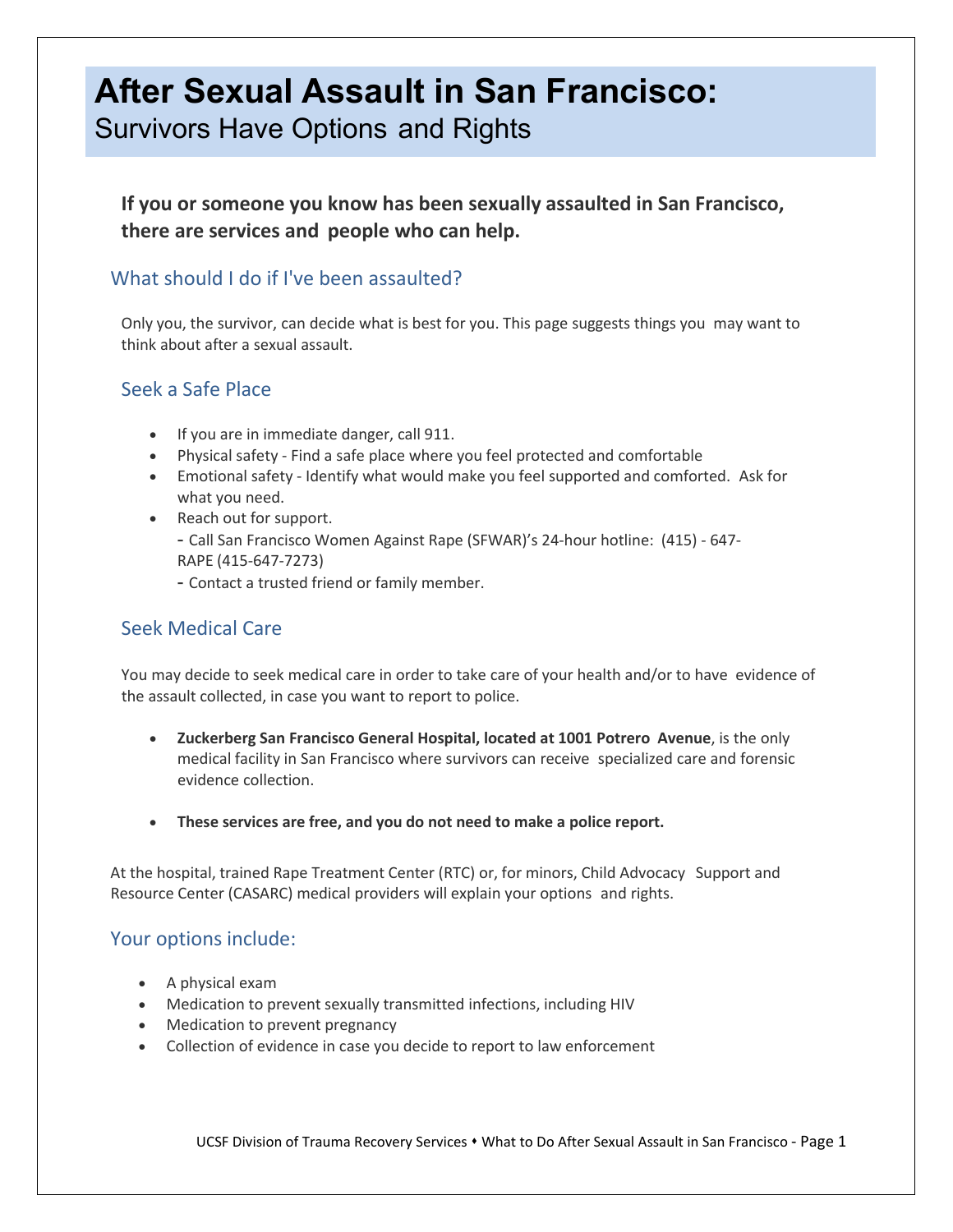## Your rights include:

The right to have an advocate and at least one other support person of your choice present with you during the exam

# If the Sexual Assault Just Happened:

- In case you decide to have evidence collected, **try not to clean up** (wash, shower, bathe, change clothes, brush your teeth, eat or douche) even though you may want to.
- It is harder to collect evidence after cleaning up but even if you already have, it still may be possible to collect evidence.
- If you believe you may have been drugged, it is important to obtain urine and blood samples as soon as possible.
- If you have already changed clothes or have sheets, furniture, or any fabric that may have secretions on them, we recommend that you put these items into dry paper bags and close the bags. You may keep these items at home, but we recommend that you give these to the police as soon as possible if you decide to file a police report.

# Reporting to Law Enforcement

**Sexual assault is a crime, and it is not your fault.** If you decide to report the assault to police, it is the first step in investigating the assault and the person who assaulted you.

- In an emergency, you can call 911.
- If you are not in immediate danger, you can call the **San Francisco Police Department** at **(415)-553-0123** and ask for more information on where to file a police report.

There is no time limit for reporting, although the sooner you report, the more evidence can be collected.

## Know your rights:

If you are an adult victim, you can

- **Stop participating in a police investigation at any time you wish**
- Ask that your name and address not become public record
- **Have a victim advocate and at least one other support person of your choice present** at any interview with law enforcement authorities, deputy district attorneys and defense attorneys
- **You can file a police report no matter what your immigration status is.** San Francisco is a Sanctuary City, and city workers (such as police) are prohibited from asking about your immigration status

# FrequentlyAsked Questions about Sexual Assault Exam Services

## **How long will the RTC visit take?**

Each visit is different, depending on what services a survivor chooses. An average visit is usually about 4 hours, but some may be shorter or longer.

UCSF Division of Trauma Recovery Services • What to Do After Sexual Assault in San Francisco - Page 2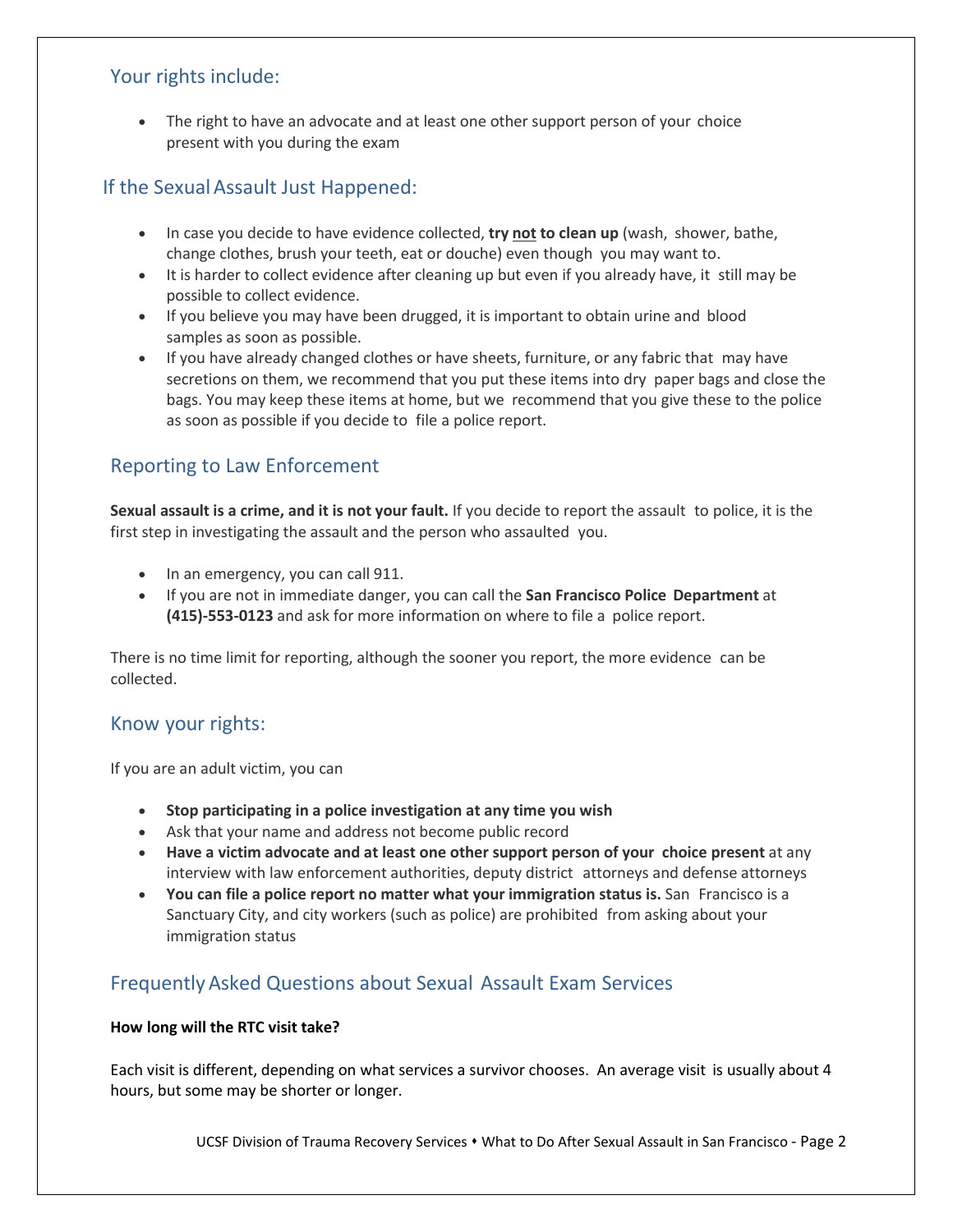#### **Can you confirm that I was sexually assaulted?**

It's understandable that survivor would like to figure out what happened, however, sometimes survivors are not sure about some parts or all of what happened, which can be stressful. A physical exam alone cannot confirm what happened, but some of the services below can help with those concerns. If a survivor chooses to file a crime report and evidence is collected, they can talk with the police investigator to find out more.

#### **Will I be able to find out if I was given drugs or alcohol?**

It depends. Many drugs do not stay in your system for more than a few hours. All toxicology blood and/or urine samples are released to the SF Office of the Chief Medical Examiner for testing and will not be tested in the hospital. Survivors can follow up with their SFPD investigator about any toxicology results if the assault was reported to law enforcement.

#### **When will the Sexual Assault Evidence Kit be processed?**

The Kits will be delivered to the SFPD Crime Lab within five days and the testing process will be started. The testing process should be completed no later than 120 days after.

#### **If I don't want to go forward with a police investigation, but want to know if there is foreign DNA present, how can I find out?**

A survivor can request this information in person at the SFPD Special Victims Unit office (SVU), and it may be shared unless it interferes with any ongoing investigation(s). Survivors are not required to continue with the investigation process if they only want this information. Also, if a survivor has designated another person to receive the information, SVU must be notified of that in writing.

#### **Will I get my clothes back and when?**

Unfortunately, no, not if your clothes are collected as evidence.

#### **Is it OK to take a shower before coming to ZSFG for a forensic examination?**

- It is best to resist the urge to clean up to maintain as much evidence as possible.
- If possible, avoid washing, showering, bathing, changing clothes, brushing your teeth or douching until you can meet with a sexual assault forensic examiner at ZSFG. This will help preserve perishable evidence if you decide you would like to undergo a forensic examination.
- If you have already taken a shower, there is still a chance evidence may be recovered so do not let this dissuade you from having a forensic examination if this is something you want to do.

#### **Is it OK to use the bathroom before coming to ZSFG for a forensic examination?**

- It is best to have a urine specimen collected and preserved as evidence as soon as possible, but you may use the bathroom if you need to.
- If you use the bathroom before a urine specimen is collected, it is best to avoid wiping with tissue if possible.

UCSF Division of Trauma Recovery Services What to Do After Sexual Assault in San Francisco - Page 3